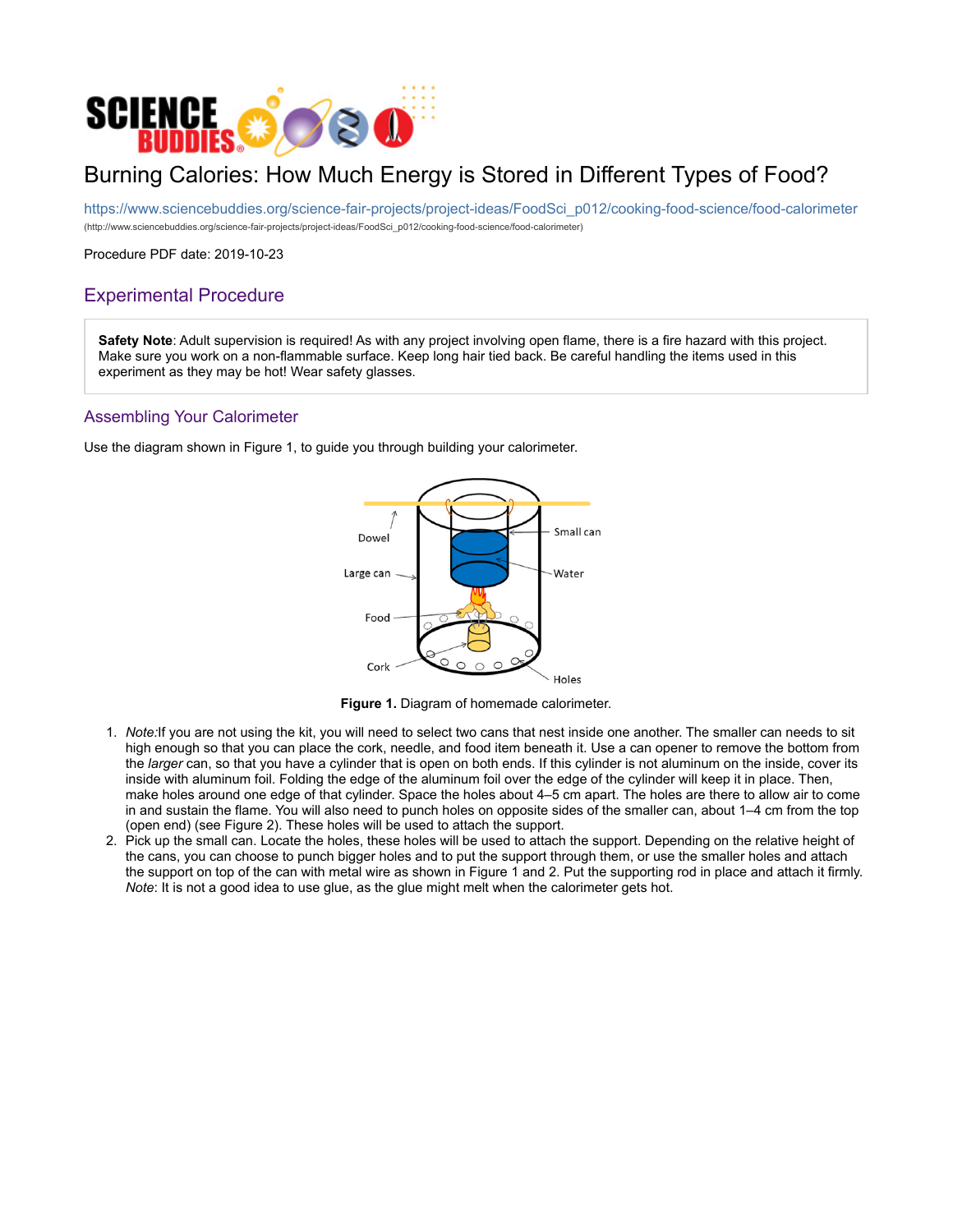

Figure 2. The rod can be attached on top of the small can with metal wire as shown here, or threaded through the holes.

3. Grasp the three needles and push the blunt ends into the cork, as shown in Figure 3. You will impale the food to be tested on the sharp ends of the needles. If needed, you can cut the cork lengthwise and let it rest on the cut side to reduce its height.



Figure 3. A cork with needles will hold the food items to be burned.

- 4. To construct the calorimeter:
	- a. Place the aluminum pie pan on a heat resistant surface.
	- b. Put the cork with needles sticking up in the middle of the pan.
	- c. Place the larger can over the cork on the aluminum pie pan.
	- d. Hang the smaller can inside the big cylinder.

The final result is shown in Figure 4.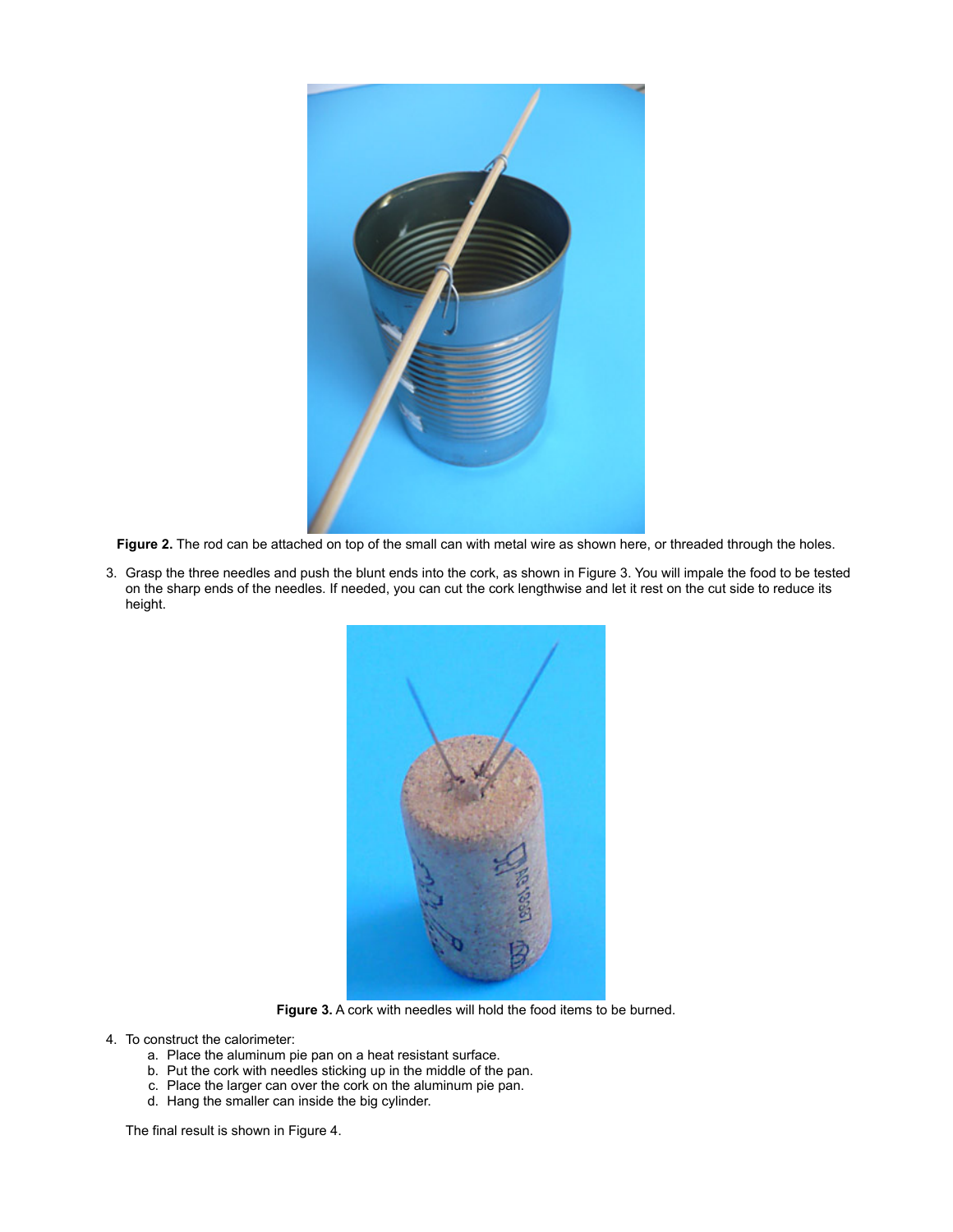

Figure 4. Top-down view of the assembled calorimeter.

5. The smaller can will hold the water to be heated by burning the food samples. Use the graduated cylinder to measure how much water fills the can about half-full. Note this value (expressed in milliliters) in your lab notebook.

### Taking Measurements

1. Copy the following table in your lab notebook. It will help you take notes as you perform your trials. Note that the mass of the water used in your calorimeter is not listed in the table. We advise you keep it the same for all your trials.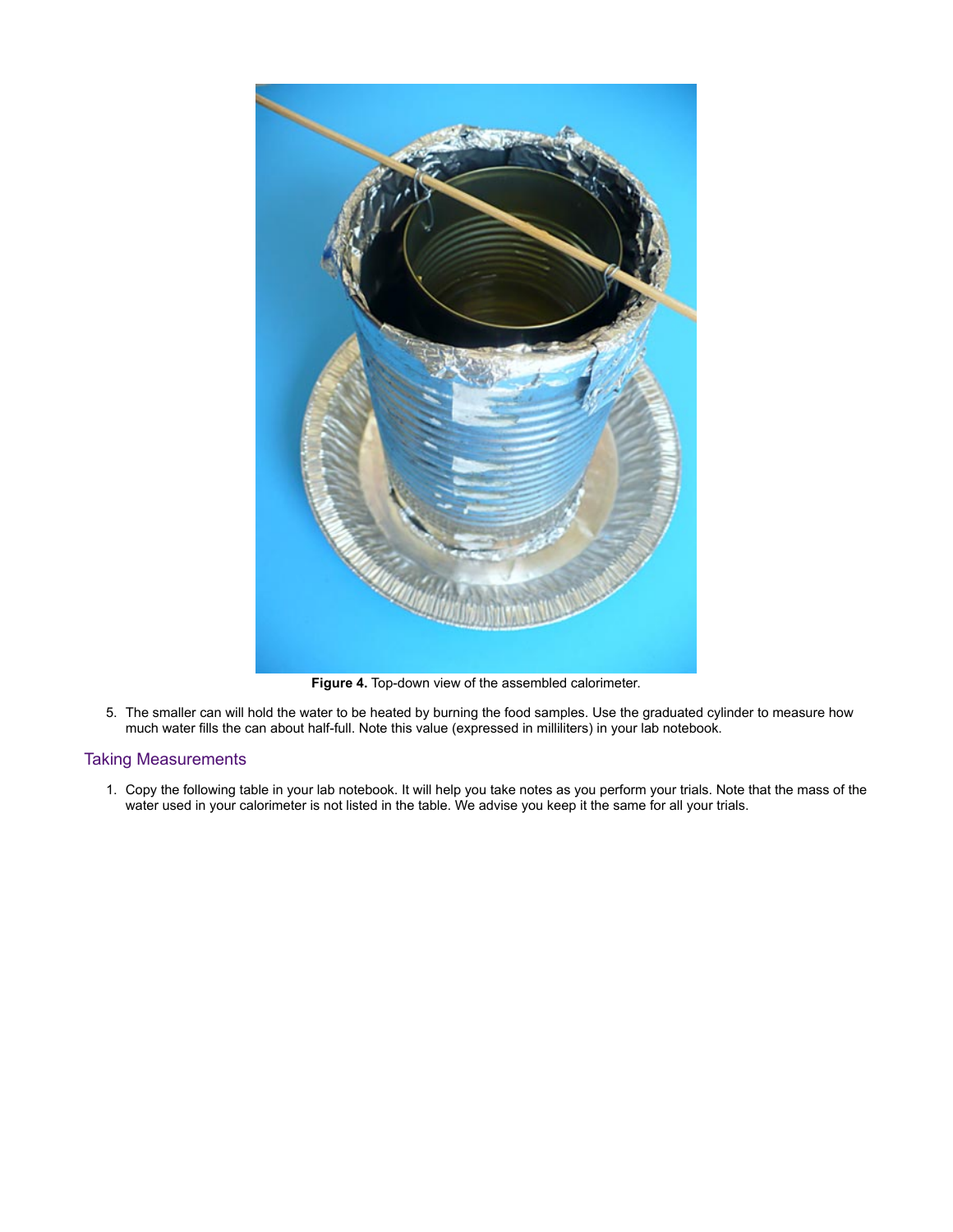| Food<br>Item   | Trial<br>$\#$             | Food:<br>$M_i$<br>(g) | Food:<br>$M_f$<br>(g) | Water:<br>$T_i$<br>$(^{\circ}C)$ | Water:<br>$T_f$<br>$(^\circ C)$ | Q <sub>water</sub><br>(Cal) | Q <sub>water</sub> for<br>1 g food<br>(Cal/g) | Average<br>Q <sub>water</sub> for 1 g<br>food<br>(Cal/g) |
|----------------|---------------------------|-----------------------|-----------------------|----------------------------------|---------------------------------|-----------------------------|-----------------------------------------------|----------------------------------------------------------|
| Food<br>item 1 | $\mathbf{1}$              |                       |                       |                                  |                                 |                             |                                               |                                                          |
|                | $\boldsymbol{2}$          |                       |                       |                                  |                                 |                             |                                               |                                                          |
|                | $\mathbf 3$               |                       |                       |                                  |                                 |                             |                                               |                                                          |
| Food<br>item 2 | $\mathbf{1}$              |                       |                       |                                  |                                 |                             |                                               |                                                          |
|                | $\boldsymbol{2}$          |                       |                       |                                  |                                 |                             |                                               |                                                          |
|                | $\ensuremath{\mathsf{3}}$ |                       |                       |                                  |                                 |                             |                                               |                                                          |
| Food<br>item 3 | $\mathbf{1}$              |                       |                       |                                  |                                 |                             |                                               |                                                          |
|                | $\boldsymbol{2}$          |                       |                       |                                  |                                 |                             |                                               |                                                          |
|                | $\mathsf 3$               |                       | - -                   |                                  |                                 |                             |                                               |                                                          |

Table 1. Table in which to record measured and calculated values.

- 2. Decide on the food items you would like to study. For each item on your list, you will perform three measurements (trials). It is a good idea to repeat measurements to ensure consistent results. For each trial, you will impale a few pieces of each type of food; using a few items (and not just one) will allow you to burn a larger mass.
- 3. For each trial, you will:
	- a. Start with your calorimeter disassembled.
	- b. Weigh the food items to be burned and record the mass in the column "Food:  $M_i$ ".
	- c. Impale the food items on the needles. Make sure all items touch, as shown in Figure 5. This will allow the flame to go from one item to the next.
	- d. Stir the water in the small can and measure the initial temperature  $(T_i)$ . Record this temperature in the column "Water:  $T_i$ ".
		- i. Note: After you have used your calorimeter, the water and can might still be cooling. Wait until the water reaches the same temperature as the environment or measure just before you put the can on top of your burning food. Remember to note the temperature in your table.
	- e. Have your calorimeter pieces close at hand, and ready for use.
	- f. Place the cork with food already impaled in the middle of the aluminum pie pan and light the food items with the long matches. Try the following if you have trouble igniting the food:
		- i. A big flame on your match will help ignite the food. A slight breeze helps create bigger flames. If you cannot find a fire-safe place with a breeze, consider using a fan (at safe distance).
		- ii. Be patient, some food items like nuts might take a while to catch fire.
		- iii. Definitely use long matches. This will make it safer and easier to keep the food item in the flame for a longer period of time.
	- g. When at least one food item catches fire, place the large can around the cork, then carefully place the smaller can in place above the flame.
	- h. Allow the food item to burn itself out. Use smoke coming out of the top as an indicator to evaluate if the burning is still in process. Try the following if you have trouble keeping the fire alive in the calorimeter:
		- i. Some food items might keep burning when they were put in the calorimeter just smoldering, but others will need a real flame to keep the burning active in the calorimeter. Experiment a bit with whether the food items burn better with a vibrant flame. Figure 6 might give you some ideas.
		- ii. Enlarge the holes at the bottom of your cylinder to allow more air to pass through.

If the food in your calorimeter burns well, you might opt to tent the calorimeter with aluminum foil so less heat is lost to the environment, leaving a small opening at the top to allow air circulation.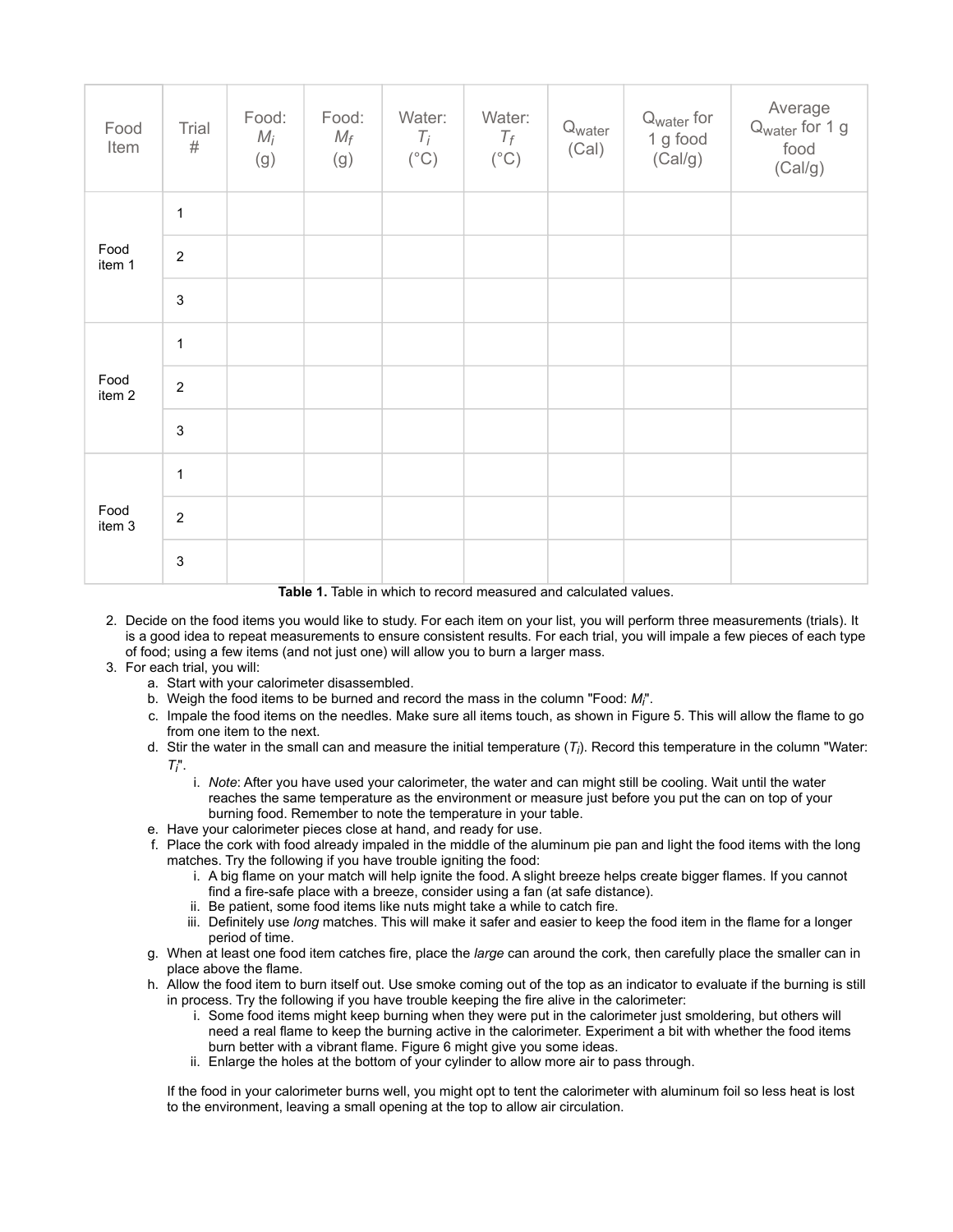- i. Shortly after the food stops burning, carefully stir the water and measure the final temperature  $(\mathcal{T}_f)$ . Make sure the thermometer has reached a steady level before recording the value.
- j. When the burnt food item has cooled, carefully remove it from the needles and weigh the remains. Record your value in the column "Food:  $M_f$ ". Ideally, all the food should have burned up. If it is not, you will correct for this during your analysis by subtracting the final mass from the initial mass.
- k. This will complete one trial for this food item.



Figure 5. Food items held in place by needles are placed so they touch each other.



Figure 6. Some food items will need to be in flames before being put under the calorimeter.

- 4. Repeat step 3 for two additional trials of this food item.
- 5. Repeat steps 2 and 3 for the other food items you have on your list.